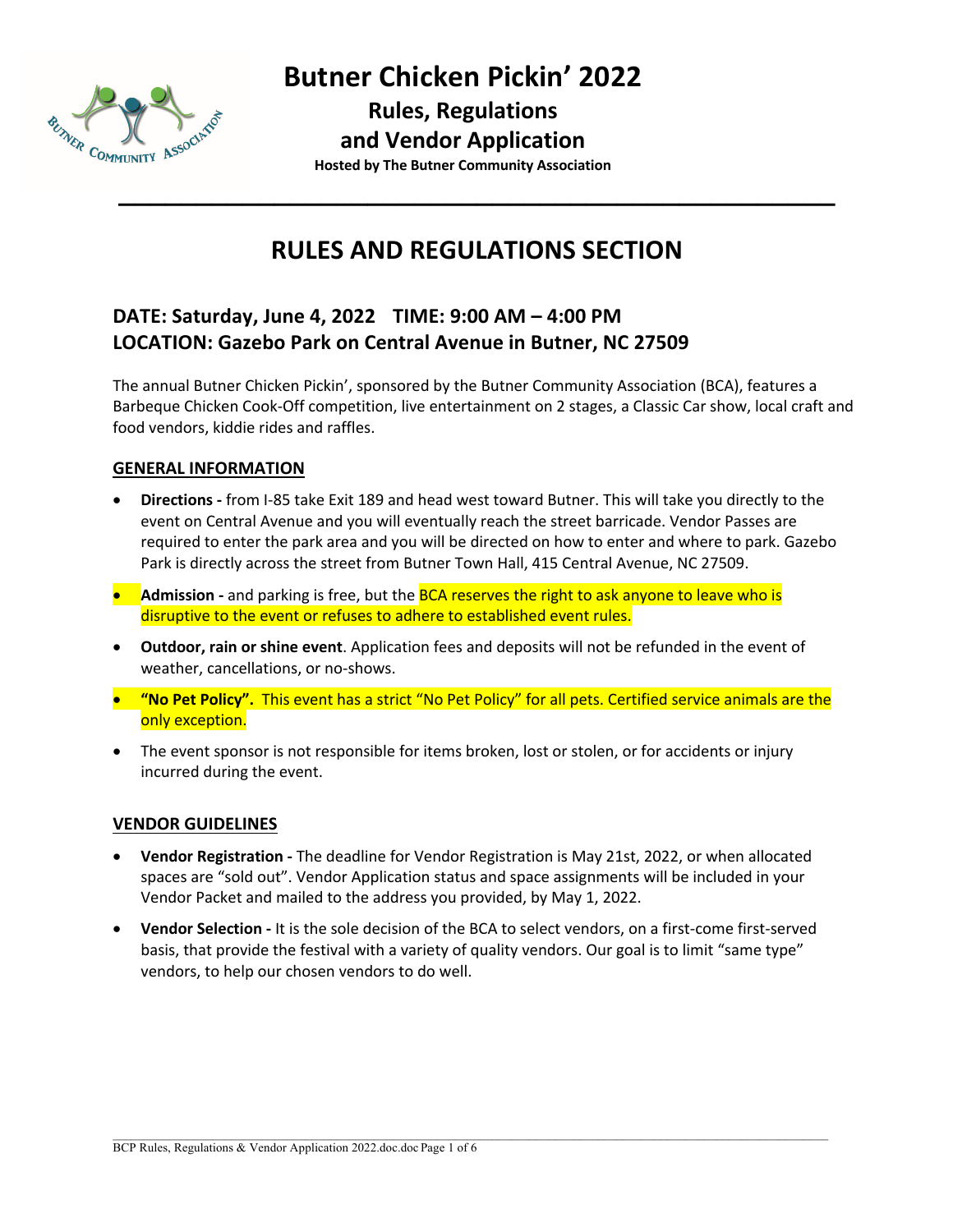

**Rules, Regulations**

**and Vendor Application** 

**Hosted by The Butner Community Association**

**\_\_\_\_\_\_\_\_\_\_\_\_\_\_\_\_\_\_\_\_\_\_\_\_\_\_\_\_\_\_\_\_\_\_\_\_\_\_\_\_\_\_\_\_\_\_**

- **Vendor Spaces** Spaces are assigned once complete application and payment is received. No spaces are held for anyone. Vendor spaces are 12' X 12' in size and cost \$75.00 per space. All parts of your setup, including tent stakes, poles and trailer tongues, must reside within your paid space. Make sure you purchase the correct number of spaces for your business. If you exceed the 12' X 12' width or depth of your assigned space, you may be charged extra.
- Vendor locations will be identified Thursday afternoon, prior to the event. Trailers must be positioned and in place on Friday night, June 3<sup>rd</sup>, by 10:00 pm. Site setup must be completed before 7:30 am on Saturday, June 4th.
- On event day, Central Avenue will close at 6:00 am and vendor passes will be required to enter the Gazebo Park area. Event coordinators and Butner Public Safety will be available at the barricade to direct you to your space.
- Vehicles must be unloaded and moved out of the Gazebo Park area by 7:30 am the day of the event, no exceptions.
- Gazebo Park has many electrical hook-ups, and where possible, we prefer that you use them instead of gas-powered generators, which cause festival air and noise pollution. You are responsible for supplying your own connecting power cords. If you require electricity, please bring your usual power source just in case an electrical outlet is not near you.
- Vendors are limited to (1) electrical connection.
- Vendor booths must remain in place until 4:00 pm, to minimize disruption to the event. Traffic will not be allowed in/out of the park, until the event ends at 4:00 pm. All vehicles and equipment must be removed from Gazebo Park by 6:30 pm.
- All Vendors are responsible for cleaning up their area of all debris, including food, before leaving the event. Please bring trash bags/containers to collect your garbage and make sure it is deposited in one of the on-site dumpsters.
- We provide trash containers at the event for the Chicken Pickin' attendees. Do not discard your trash or debris in these dumpsters or in the surrounding woods around the park.
- All boxes are to be broken down, flattened, and placed in the trash dumpsters. Broken items like equipment, grills, chairs, coolers and tents must be taken off site for disposal and not placed in our dumpsters.
- Water hook-ups are not available at the event, you must bring your own water.

#### **FOOD VENDORS**

• Food Vendors must specify the top 5 food items they will be selling. These should be based on the products you typically sell.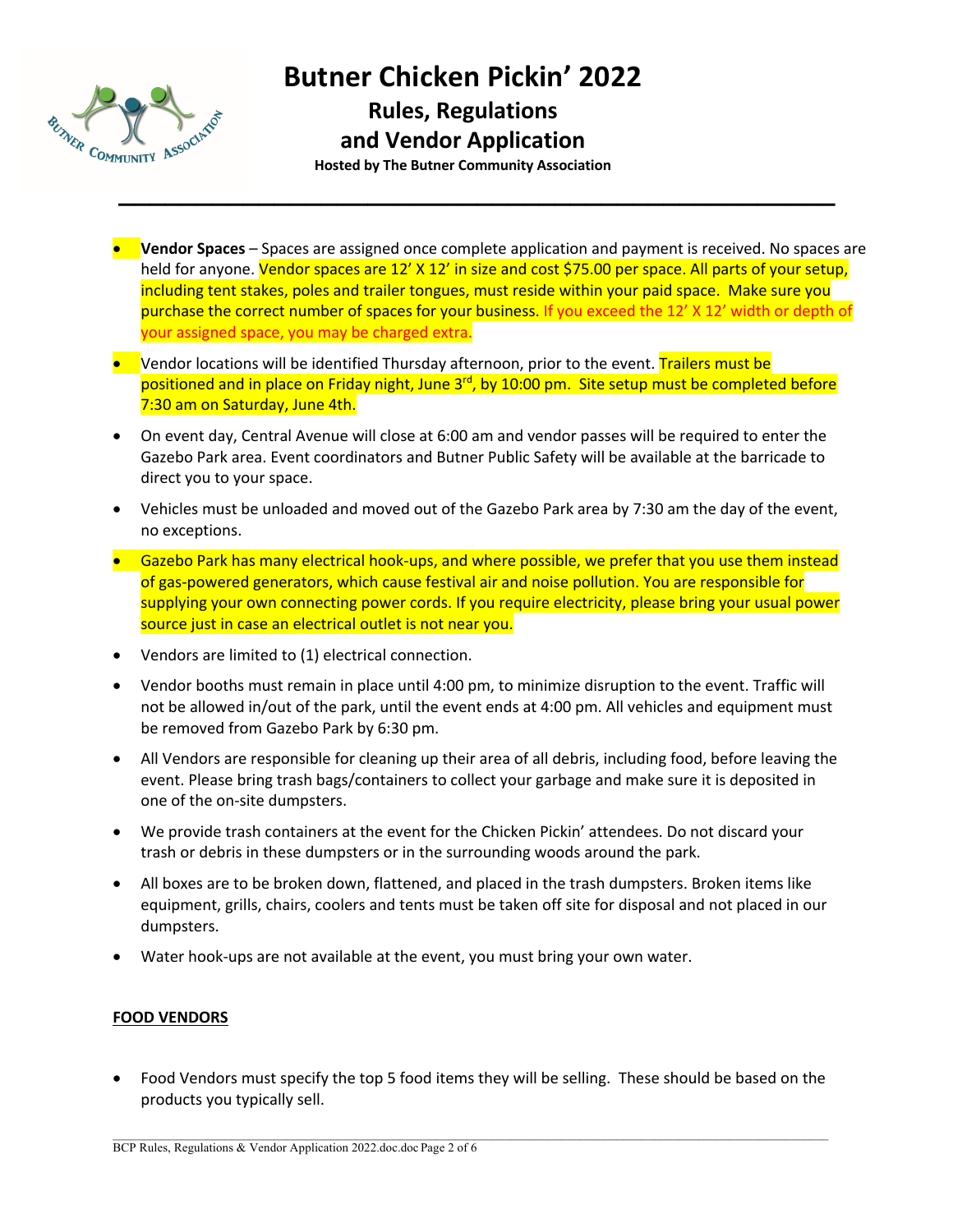

**Rules, Regulations**

#### **and Vendor Application**

**Hosted by The Butner Community Association**

**\_\_\_\_\_\_\_\_\_\_\_\_\_\_\_\_\_\_\_\_\_\_\_\_\_\_\_\_\_\_\_\_\_\_\_\_\_\_\_\_\_\_\_\_\_\_**

- All Food Vendors must provide a self-contained water source, soap and paper towels for washing of employee's hands, surfaces and cooking equipment.
- Food vendors MUST place a protective layer beneath grills/cookers to protect the ground / drive from grease spills. Violations will result in \$50 clean-up fee and possible forfeiture of future festivals.
- Kitty litter or some type of absorbent material should be on-hand for accidental spills.
- Disposal of grease in festival or town dumpsters is prohibited and violators will jeopardize their future participation in the event.
- The (BCA) is committed to providing a safe and healthy event and we work closely with the Granville County Health Department to make sure all county health regulations are met. Please make sure you are aware of and follow the requirements / regulations listed below, as well as county Health Department requirements. Food vendors are responsible for displaying current food permit numbers. Contact the Granville County Health Department at 919-693-2688 for more info.
- If you use heat at your site to cook or clean, you must have a working fire extinguisher with a current inspection date. This includes, but is not limited to, grills, heating elements, stoves, and fryers.
- Work areas are to be kept clean and food, utensils, and equipment must be protected from dust and insects.
- Grills and utensils should be cleaned and maintained in a sanitary manner and each vendor should be prepared to demonstrate the ability to heat water for washing utensils, pots, and pans if asked.
- Coolers or refrigeration must be used to preserve food where necessary.
- Vendors are not allowed to give away free food or drink, including bottled water. This is to respect / protect other vendors who may be selling the same products.

\*\*\* By signing below, you acknowledge that you received, read and are aware of the festival's rules and regulations referenced above.

\_\_\_\_\_\_\_\_\_\_\_\_\_\_\_\_\_\_\_\_\_\_\_\_\_\_\_\_\_\_\_\_\_\_\_\_\_\_\_\_\_\_\_\_ \_\_\_\_\_\_\_\_\_\_\_\_\_\_\_\_\_\_\_

Signature Confirms Acceptance of these Rules Date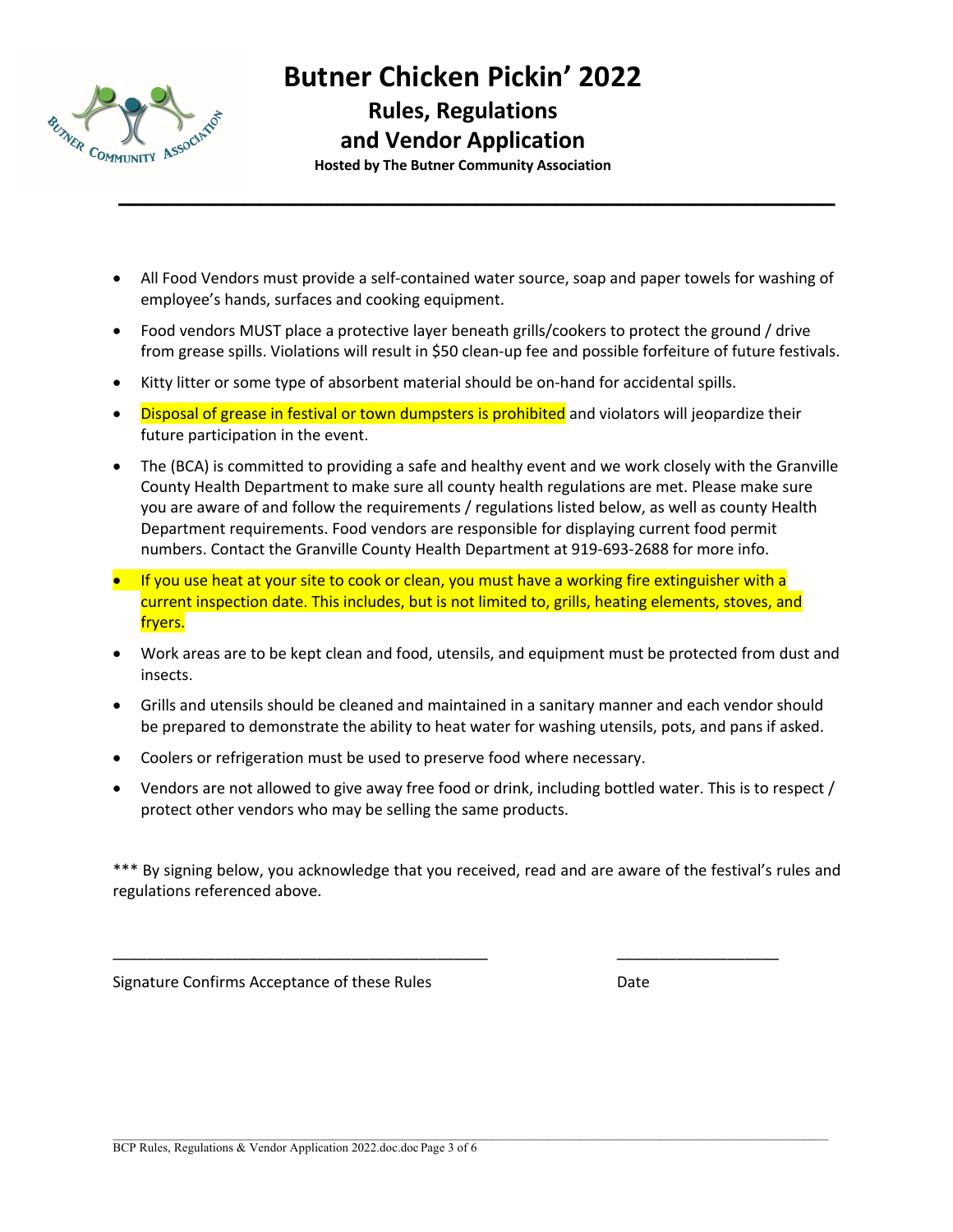

**Rules, Regulations**

### **and Vendor Application**

**Hosted by The Butner Community Association**

## **VENDOR APPLICATION SECTION**

**\_\_\_\_\_\_\_\_\_\_\_\_\_\_\_\_\_\_\_\_\_\_\_\_\_\_\_\_\_\_\_\_\_\_\_\_\_\_\_\_\_\_\_\_\_\_**

| <b>Phone number: the contract of the contract of the contract of the contract of the contract of the contract of the contract of the contract of the contract of the contract of the contract of the contract of the contract of</b><br>Vendor Type - (circle one) For Profit, Non-Profit, Public Service<br>$\circ$<br>Category - (circle one): Food, Crafts, Retail Merchandise, Games / Rides, Other.<br>$\circ$<br>٠<br>$\circ$<br>Food Vendors - List the top 5 items you plan to sale: ___________________________<br>$\circ$ |  |
|-------------------------------------------------------------------------------------------------------------------------------------------------------------------------------------------------------------------------------------------------------------------------------------------------------------------------------------------------------------------------------------------------------------------------------------------------------------------------------------------------------------------------------------|--|
|                                                                                                                                                                                                                                                                                                                                                                                                                                                                                                                                     |  |
|                                                                                                                                                                                                                                                                                                                                                                                                                                                                                                                                     |  |
|                                                                                                                                                                                                                                                                                                                                                                                                                                                                                                                                     |  |
|                                                                                                                                                                                                                                                                                                                                                                                                                                                                                                                                     |  |
|                                                                                                                                                                                                                                                                                                                                                                                                                                                                                                                                     |  |
|                                                                                                                                                                                                                                                                                                                                                                                                                                                                                                                                     |  |
|                                                                                                                                                                                                                                                                                                                                                                                                                                                                                                                                     |  |
|                                                                                                                                                                                                                                                                                                                                                                                                                                                                                                                                     |  |
|                                                                                                                                                                                                                                                                                                                                                                                                                                                                                                                                     |  |
|                                                                                                                                                                                                                                                                                                                                                                                                                                                                                                                                     |  |
|                                                                                                                                                                                                                                                                                                                                                                                                                                                                                                                                     |  |
| "For Profit" Food Vendors must display their valid NC Health Permit number or risk being closed by<br>$\circ$<br>the county health department.                                                                                                                                                                                                                                                                                                                                                                                      |  |
| List your NC Food Service Permit here. Permit #: Latter and the service of the service of the service of the s<br>$\circ$                                                                                                                                                                                                                                                                                                                                                                                                           |  |
| If you are a food vendor, can we share your contact info with other organizations seeking food<br>$\circ$<br>vendors?                                                                                                                                                                                                                                                                                                                                                                                                               |  |
| Vendor spaces are 12' X 12' in size and cost \$75.00 per space. All parts of your setup, including tent stakes,<br>$\overline{\circ}$<br>poles and trailer tongues, must reside within your paid space. Make sure you purchase the correct<br>number of spaces for your business. If you exceed the 12' X 12' width or depth of your assigned space, you<br>may be charged for an extra space.                                                                                                                                      |  |
| Vendor Spaces requested - _______<br>Total Cost - (# of spaces x \$75.00) $\qquad \qquad$<br>$\circ$                                                                                                                                                                                                                                                                                                                                                                                                                                |  |
| Vendor Site Layout - You must include a hard copy, sketch or picture showing the proposed setup of<br>$\circ$<br>your site. Tent(s)________ Trailer(s) _________ Dimensions: __________ (Road Frontage) _______<br>$(Depth)$ _____________.                                                                                                                                                                                                                                                                                         |  |

o Gazebo Park has electrical outlets throughout most of the park and they all support 30 AMP Hookups, so generators are discouraged. **You must provide your own power cords to reach the outlets.**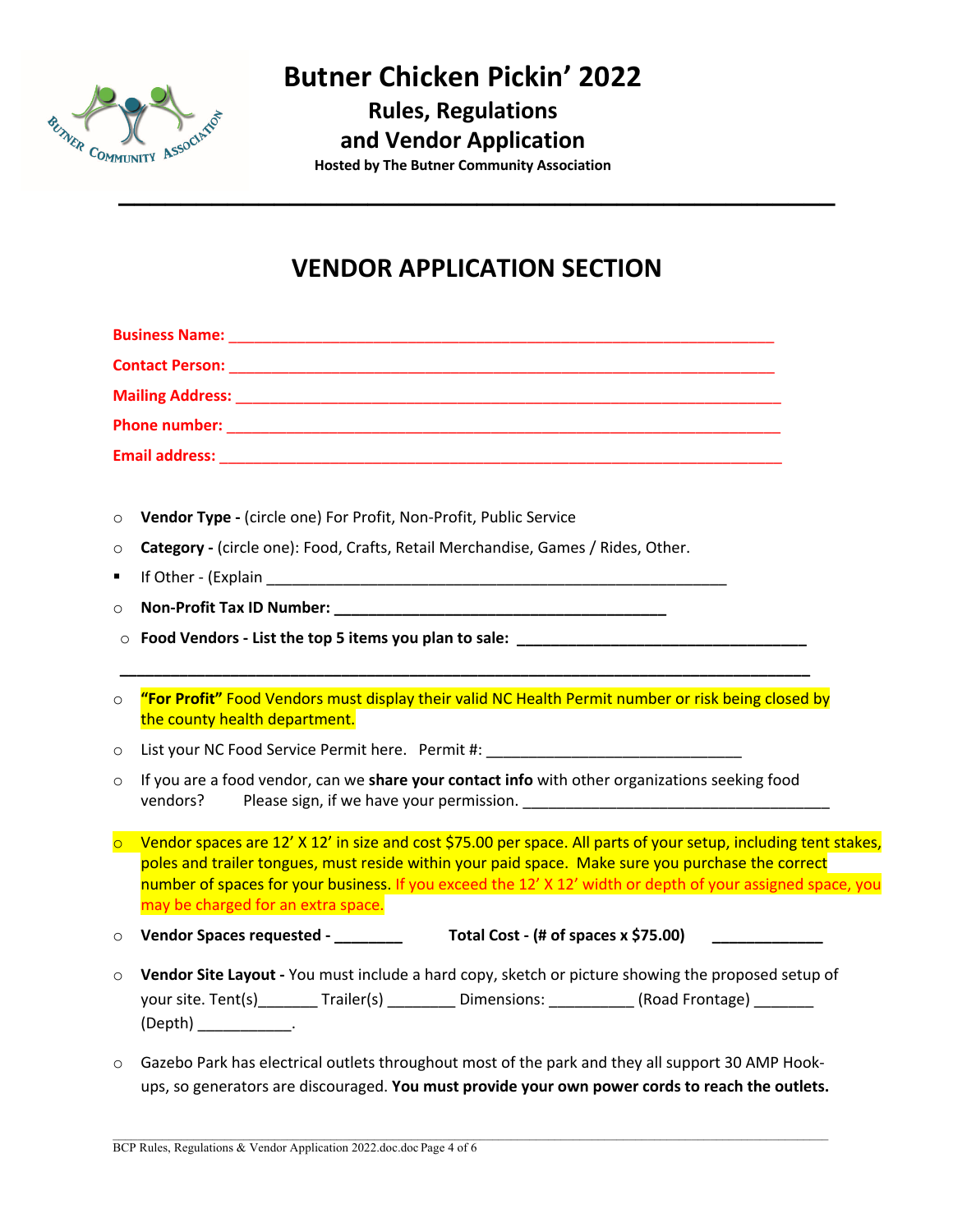

**Rules, Regulations**

**and Vendor Application** 

**\_\_\_\_\_\_\_\_\_\_\_\_\_\_\_\_\_\_\_\_\_\_\_\_\_\_\_\_\_\_\_\_\_\_\_\_\_\_\_\_\_\_\_\_\_\_**

**Hosted by The Butner Community Association**

- o Will you be using a generator? (circle one) Yes No How Many
- o If you are using your own generator, please explain why.

**This form is an application to participate and is not a guarantee.** Applications will be reviewed, and you will be notified of the status, via the address information you provide. If you are not selected this year, your uncashed check will be returned.

\_\_\_\_\_\_\_\_\_\_\_\_\_\_\_\_\_\_\_\_\_\_\_\_\_\_\_\_\_\_\_\_\_\_\_\_\_\_\_\_\_\_\_\_\_\_\_\_\_\_\_\_\_\_\_\_\_\_\_\_\_\_\_\_\_\_\_\_\_\_\_\_\_\_\_\_

**To Receive a Vendor Packet: APPLICANTS MUST return the following:** to: BCA, PO Box 146, Butner NC 27509.

- o **Completed, signed application in 2 places**
- o **A stamped, self-addressed business envelope**
- o **Personal check or money order, made payable to BCA**
- o **Site sketch / picture**

**\*\*\* Incomplete applications, missing self-addressed, stamped envelopes or incomplete payments, will not be accepted, and will delay the process!**

## **The postmark cut-off date for Vendor Applications is May 21st, 2022.**

Signature for Application **Date** 

*All Fees are Non-Refundable After MAY 30th. For Questions/Cancellations Call Leslie Kaufman at 919-819-0495*

\_\_\_\_\_\_\_\_\_\_\_\_\_\_\_\_\_\_\_\_\_\_\_\_\_\_\_\_\_\_\_\_\_\_\_\_\_\_\_\_\_\_\_\_\_\_\_\_\_\_ \_\_\_\_\_\_\_\_\_\_\_\_\_\_\_\_\_\_\_